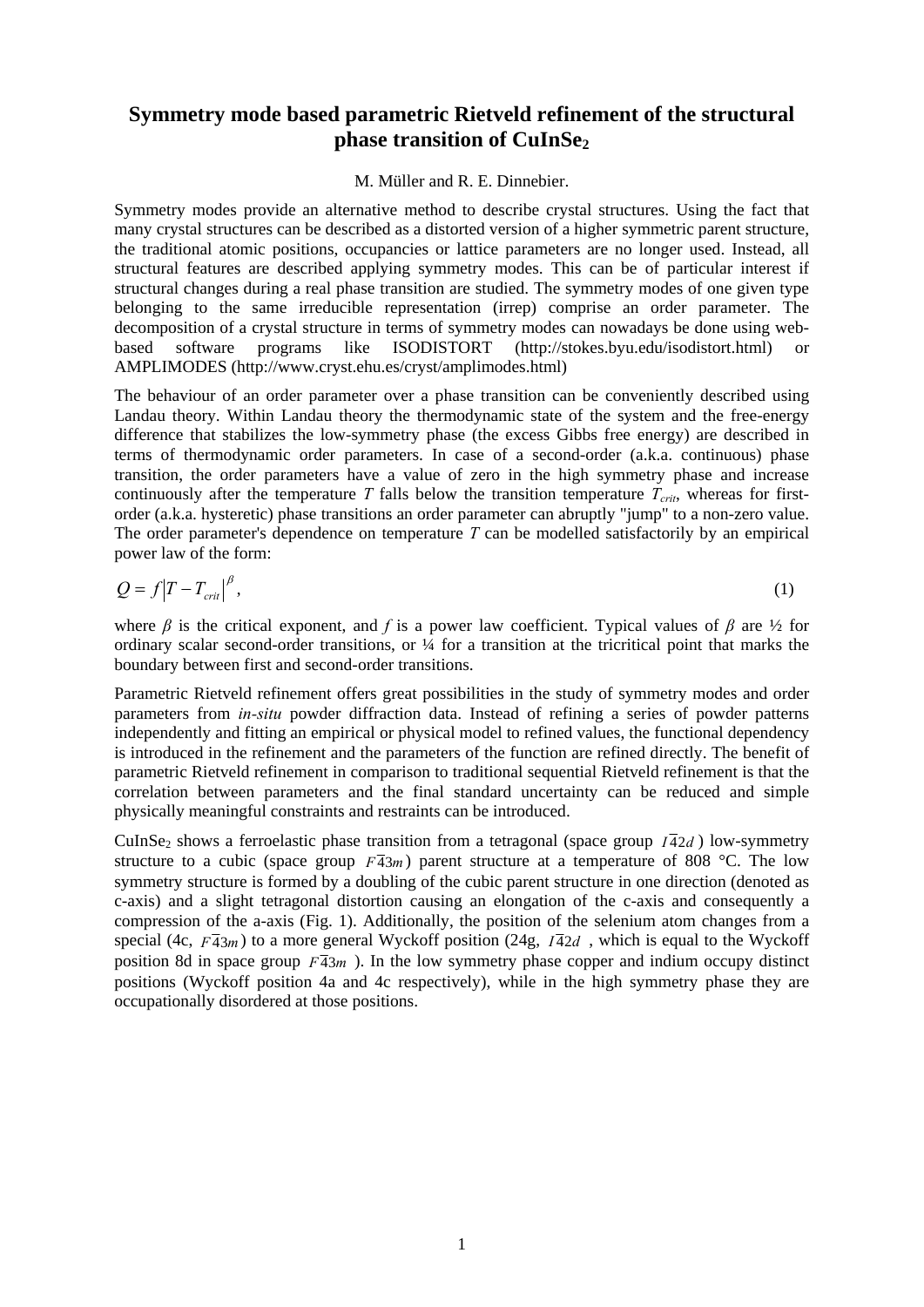

Figure 1: Crystal structure of tetragonal CuInSe<sub>2</sub>. The pink arrows indicate the directions of the tetragonal distortion; the black arrows indicate the movement of the selenium atoms (red). The two different cation positions are given by blue atoms. Cation position 1 (Wyckoff position 4a;  $I\overline{4}2d$ ) ((blue atom with black dot) is preferred by copper, while cation position 2 (Wyckoff position 4b;  $I\overline{4}2d$  ) (blue atoms) is preferred by indium in the low symmetry phase).

In order to describe these changes within the crystal structure three different types of symmetry modes are necessary. Two strain modes *s1* and *s2* are able to model the changes of the lattice parameters; one displacive mode *a1* is responsible for the position of the selenium atom and an occupancy mode causes the ordering of copper and indium atoms to distinct crystallographic positions within the low symmetry structure. The ISODISTORT software was used to obtain a set of equations which connect the symmetry mode amplitudes and the individual structural parameters.

For Rietveld refinement, temperature dependent powder diffraction data of CuInSe<sub>2</sub> were recorded at the ID15B high energy beamline at the ESRF synchrotron radiation facility in Grenoble, France. The sample was prepared by solid state reaction and sealed in a silica tube to prevent evaporation. During the measurement the sample was heated from 300  $\degree$ C to 875  $\degree$ C, and one measurement was performed every degree. Further experimental details can be found in Schorr & Geandier [1].

For parameterisation of the symmetry modes, the measured temperature range was divided into three sections: a low temperature range (tetragonal space group), the transition region, and a hightemperature range (cubic space group). Linear functions, power law behaviour (1) and refineable or fixed values were used in order to model the behaviour of the symmetry modes.

Symmetry mode based Rietveld refinements were performed in sequential and parametric manner. A plot of the parametric refinement is shown in Fig. 2. Almost flat difference plots indicate that the fits are satisfactory both in the sequential as well as in the parametric Rietveld refinement. A comparison of the  $R_{wp}$  values for both types of refinement shows that the same quality of fits is obtained.

All four parameters *a1*, *s1*, *s2* and *occ* could be modelled in good agreement with the values obtained for sequential Rietveld refinement (Fig. 3). In case of sequential refinement the *a1* parameter shows a slight deviation form the ideal value of zero in the cubic phase, though this only causes a deviation in the *x*-position of the Se atom of 0.004. The *s2* parameter shows large values for the estimated standard deviations (esd's) in the cubic phase.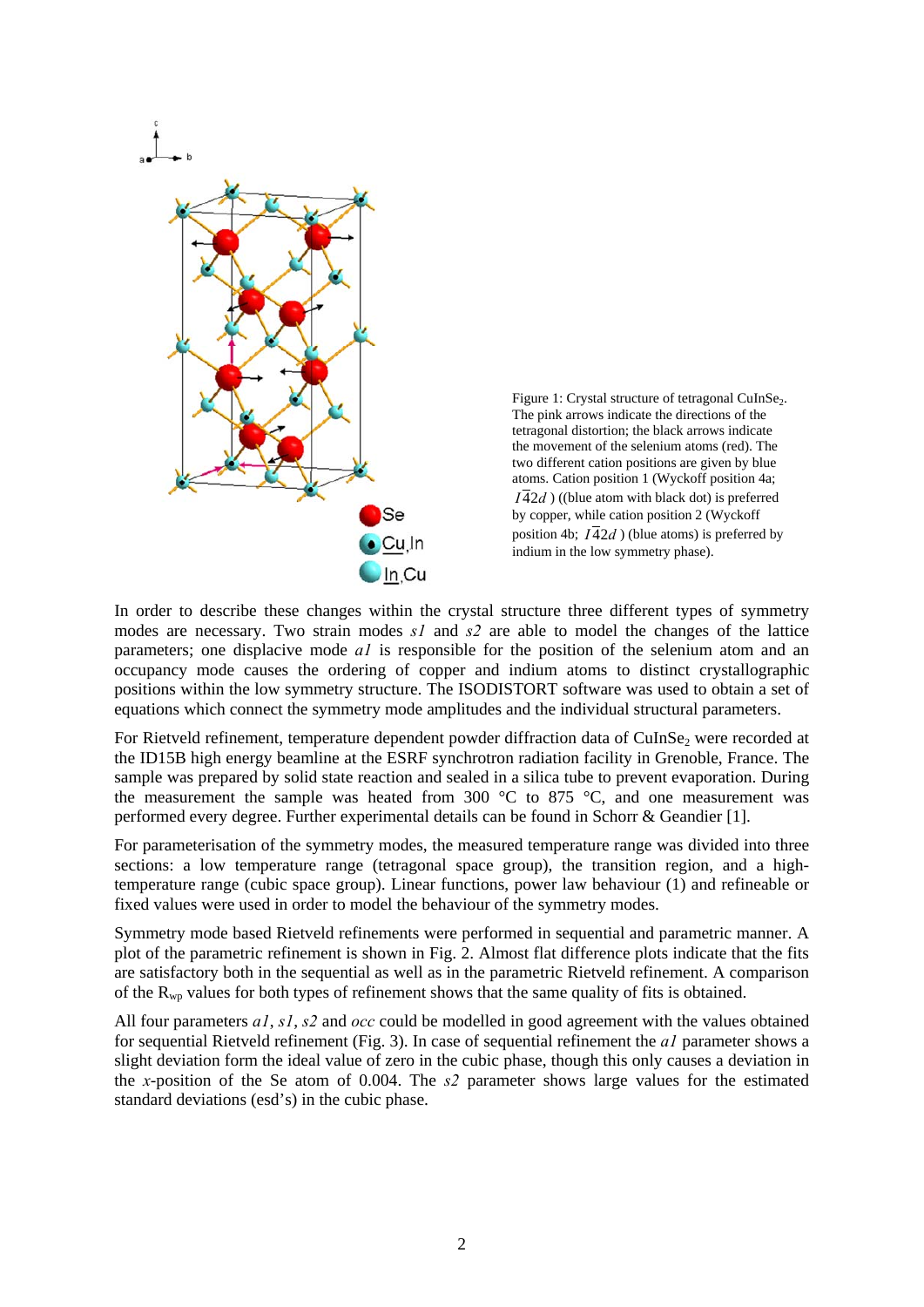

Figure 2: Plot of the parametric Rietveld refinement of the phase transition of CuInSe2 in the temperature range from 786 °C to 828 °C. Observed and calculated intensities and their differences are plotted for all temperature in steps of 1 °C.

This is also seen in the refinement of the isotropic displacement parameter. In the tetragonal phase all displacement parameters increase with temperature as the thermal vibration increases. In the region of the phase transition the two parameters for the different cation positions, which are clearly different in the tetragonal phase, approach each other, and in the cubic phase copper and indium have the same isotropic displacement parameter.



Figure 2: Comparison of values obtained in the parametric (black line) and sequential (red circles) Rietveld refinements. (a) Values obtained for *s1* show very good agreement for the whole temperature range. (b) Values for s2 parameter and respective esd's (c) the a1 parameter shows good agreement in the low temperature and transition region (d) Values for the occupancy of Wyckoff position 4a ( $I\overline{4}2d$ ) with copper.

According to the symmetry mode decomposition with ISODISTORT the primary order parameter of this transition is the W1 mode, which is responsible for the changes in the atomic position of selenium. The critical exponent  $\beta$  obtained in the modelling of this mode (*a1*) gives a value of